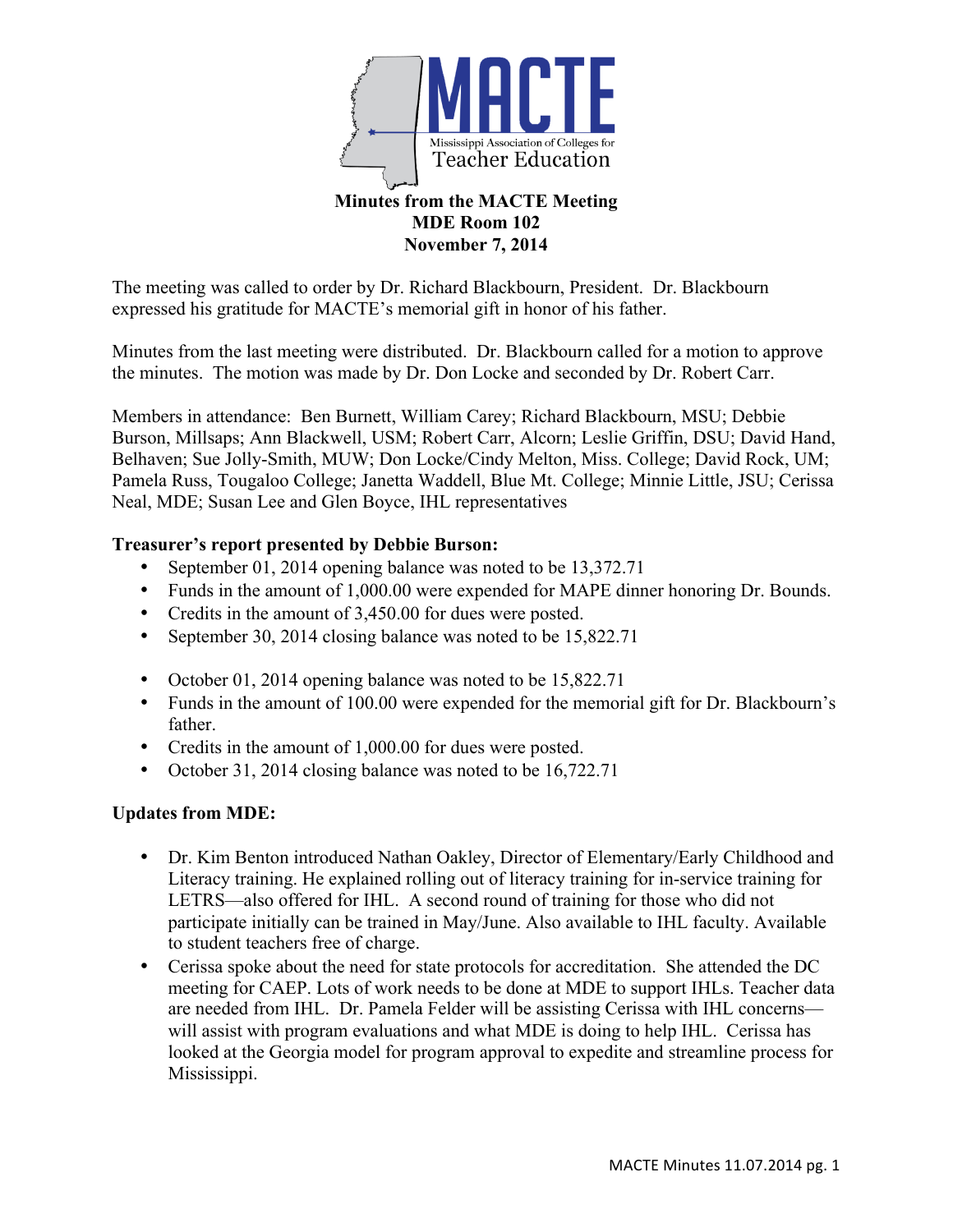• Title II review is ongoing. Problems with getting correct answers and support from ETS. (Cerissa is having trouble getting information and apologized for not responding timely.) Cerissa requests that MSTAR be used for teacher training. Information is available on the web. MDE is trying to streamline and make it user friendly.

# **Updates from IHL presented by Dr. Susan Lee:**

- Dr Lee spoke about the literacy task force which is looking at tests to align with CCSS/MS college career ready standards.
- She mentioned a revival of the literacy council for IHL that will be funded by Barksdale. Dr. Lee and classroom teacher will chair the group.
- Title II- several questions were presented to Lee about the Title II reports and scores coming back as not passed. ETS representative Cory is looking into the problems and will get answers.
- NCATE legacy visits and old protocols still being used. Meeting in DC did not go well because the CAEP representative assigned to meet with the Mississippi delegation resigned. We need state BOE members that are trained. Teams should mirror the institution they are evaluating.
- No more legacy training for NCATE. Only 1 person in state has received CAEP training.
- Dr. Lorie Todd Smith from Governor's office is the Education policy advisor. Governor's agenda strongly invested in Literacy Based Promotion Act. This will continue with more funding for coaches in low performing schools. Lots of discussion around CCSS. Politically there is a lot of discussion about CCSS and changes to the assessment/PARCC. Standards not strong enough in Algebra—not an overhaul of standards but some talk about changes to CCSS. Direction of MS seems to be that we need high standards. Edits to standards are needed—not a throwing out of them. Special needs scholarships--bill lost by three votes. This will come back up for students who are not receiving the services that they need. Bill will state that parents can take state funds to other schools/private to get services. Language has been reworded so that teacher qualification and school services must meet specific requirements. Draft legislation about fraudulent grades in schools. Superintendents from D/F districts can't be hired in other districts.
- TFA funding will continue- Scholarships for high GPA/act will continue. Early childhood - a 15mill grant for 4 yrs. submitted by MDE for systematic approach to PK education. New degrees will be needed if grant is received. 3 million for early learning collaborative and MS building blocks for childcare centers. More discussion on increased funding MAEP…. Career /tech fields to be expanded and scholarship opportunity. School choice bill-- families choose where to go to school. Kindergarten readiness assessment results—65% of Kindergartners not ready.
- NCLB waivers. Changes to the waiver issues—More accountability for State superintendents. Issues with over-testing of children to move away from so much testing.
- LETRS training is very good and encourage IHL faculty to participate.